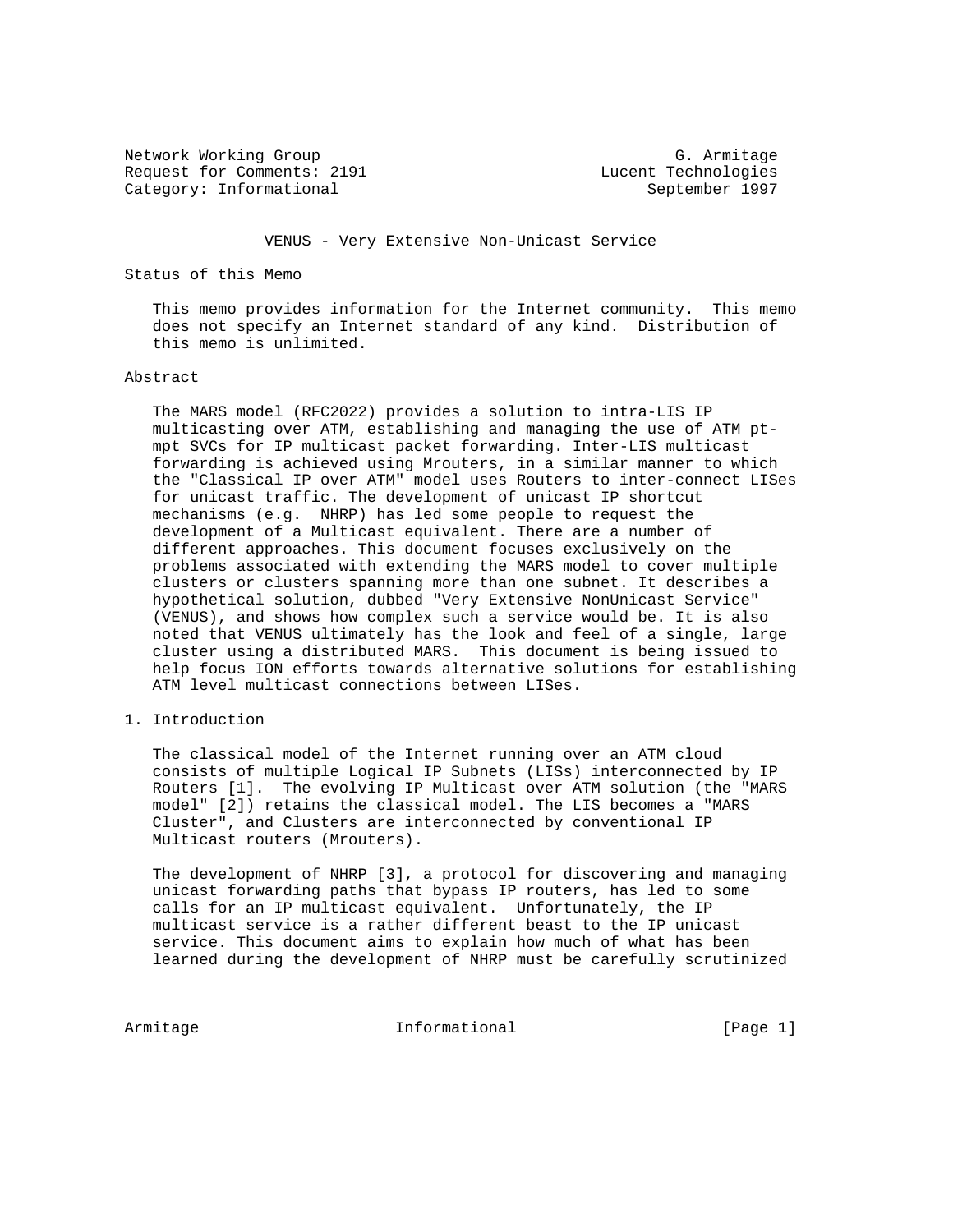before being re-applied to the multicast scenario. Indeed, the service provided by the MARS and MARS Clients in [2] are almost orthogonal to the IP unicast service over ATM.

 For the sake of discussion, let's call this hypothetical multicast shortcut discovery protocol the "Very Extensive Non-Unicast Service" (VENUS). A "VENUS Domain" is defined as the set of hosts from two or more participating Logical IP Subnets (LISs). A multicast shortcut connection is a point to multipoint SVC whose leaf nodes are scattered around the VENUS Domain. (It will be noted in section 2 that a VENUS Domain might consist of a single MARS Cluster spanning multiple LISs, or multiple MARS Clusters.)

 VENUS faces a number of fundamental problems. The first is exploding the scope over which individual IP/ATM interfaces must track and react to IP multicast group membership changes. Under the classical IP routing model Mrouters act as aggregation points for multicast traffic flows in and out of Clusters [4]. They also act as aggregators of group membership change information - only the IP/ATM interfaces within each Cluster need to know the specific identities of their local (intra-cluster) group members at any given time. However, once you have sources within a VENUS Domain establishing shortcut connections the data and signaling plane aggregation of Mrouters is lost. In order for all possible sources throughout a VENUS Domain to manage their outgoing pt-mpt SVCs they must be kept aware of MARS\_JOINs and MARS\_LEAVEs occuring in every MARS Cluster that makes up a VENUS Domain. The nett effect is that a VENUS domain looks very similar to a single, large distributed MARS Cluster.

 A second problem is the impact that shortcut connections will have on IP level Inter Domain Multicast Routing (IDMR) protocols. Multicast groups have many sources and many destinations scattered amongst the participating Clusters. IDMR protocols assume that they can calculate efficient inter-Cluster multicast trees by aggregating individual sources or group members in any given Cluster (subnet) behind the Mrouter serving that Cluster. If sources are able to simply bypass an Mrouter we introduce a requirement that the existence of each and every shortcut connection be propagated into the IDMR decision making processes. The IDMR protocols may need to adapt when a source's traffic bypasses its local Mrouter(s) and is injected into Mrouters at more distant points on the IP-level multicast distribution tree. (This issue has been looked at in [7], focussing on building forwarding trees within networks where the termination points are small in number and sparsely distributed. VENUS introduces tougher requirements by assuming that multicast group membership may be dense across the region of interest.)

Armitage 1.1 Informational 1.1 (Page 2)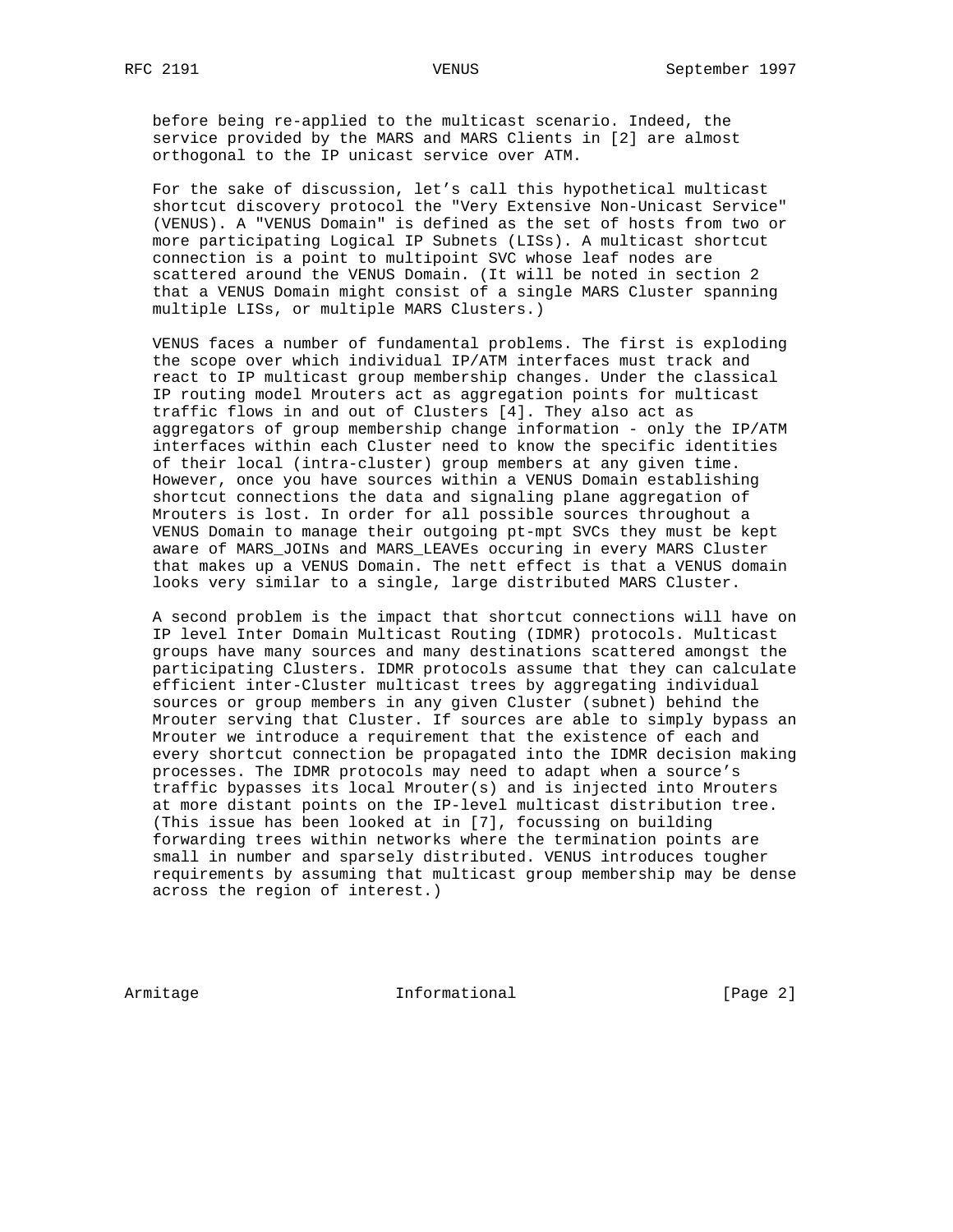This document will focus primarily on the internal problems of a VENUS Domain, and leave the IDMR interactions for future analysis.

2. What does it mean to "shortcut" ?

 Before going further it is worth considering both the definition of the Cluster, and two possible definitions of "shortcut".

2.1 What is a Cluster?

 In [2] a MARS Cluster is defined as the set of IP/ATM interfaces that are willing to engage in direct, ATM level pt-mpt SVCs to perform IP multicast packet forwarding. Each IP/ATM interface (a MARS Client) must keep state information regarding the ATM addresses of each leaf node (recipient) of each pt-mpt SVC it has open. In addition, each MARS Client receives MARS\_JOIN and MARS\_LEAVE messages from the MARS whenever there is a requirement that Clients around the Cluster need to update their pt-mpt SVCs for a given IP multicast group.

 It is worth noting that no MARS Client has any concept of how big its local cluster is - this knowledge is kept only by the MARS that a given Client is registered with.

 Fundamentally the Cluster (and the MARS model as a whole) is a response to the requirement that any multicast IP/ATM interface using pt-mpt SVCs must, as group membership changes, add and drop leaf nodes itself. This means that some mechanism, spanning all possible group members within the scopes of these pt-mpt SVCs, is required to collect group membership information and distribute it in a timely fashion to those interfaces. This is the MARS Cluster, with certain scaling limits described in [4].

2.2 LIS/Cluster boundary "shortcut"

 The currently popular definition of "shortcut" is based on the existence of unicast LIS boundaries. It is tied to the notion that LIS boundaries have physical routers, and cutting through a LIS boundary means bypassing a router. Intelligently bypassing routers that sit at the edges of LISs has been the goal of NHRP. Discovering the ATM level identity of an IP endpoint in a different LIS allows a direct SVC to be established, thus shortcutting the logical IP topology (and very real routers) along the unicast path from source to destination.

 For simplicity of early adoption RFC2022 recommends that a Cluster's scope be made equivalent to that of a LIS. Under these circumstances the "Classical IP" routing model places Mrouters at LIS/Cluster boundaries, and multicast shortcutting must involve bypassing the

Armitage Informational [Page 3]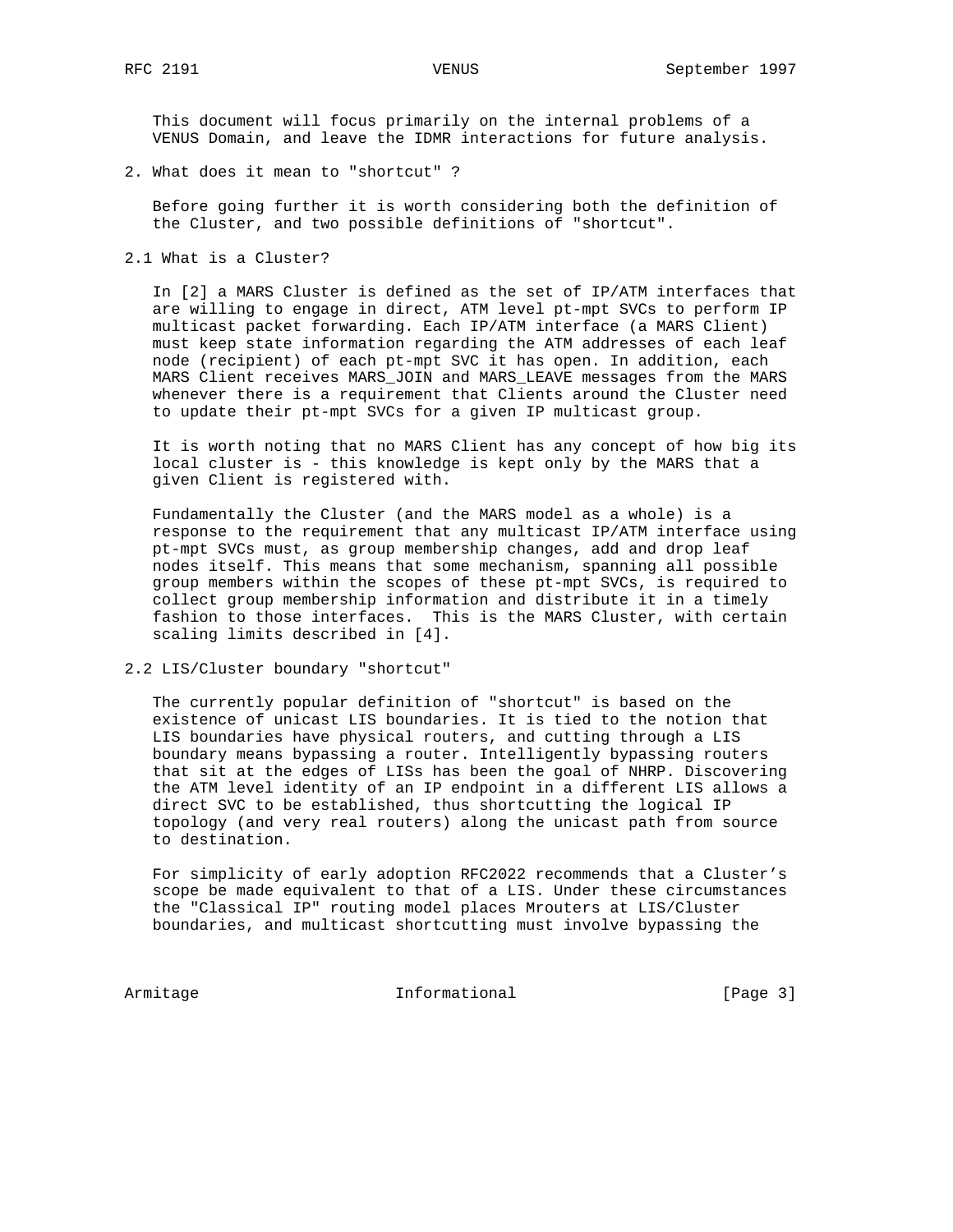same physical routing entities as unicast shortcutting. Each MARS Cluster would be independent and contain only those IP/ATM interfaces that had been assigned to the same LIS.

 As a consequence, a VENUS Domain covering the hosts in a number of LIS/Clusters would have to co-ordinate each individual MARS from each LIS/Cluster (to ensure group membership updates from around the VENUS Domain were propagated correctly).

## 2.3 Big Cluster, LIS boundary "shortcut"

 The MARS model's fundamental definition of a Cluster was deliberately created to be independent of unicast terminology. Although not currently well understood, it is possible to build a single MARS Cluster that encompasses the members of multiple LISs. As expected, inter-LIS unicast traffic would pass through (or bypass, if using NHRP) routers on the LIS boundaries. Also as expected, each IP/ATM interface, acting as a MARS Client, would forward their IP multicast packets directly to intra-cluster group members. However, because the direct intra-cluster SVCs would exist between hosts from the different LISs making up the cluster, this could be considered a "shortcut" of the unicast LIS boundaries.

 This approach immediately brings up the problem of how the IDMR protocols will react. Mrouters only need to exist at the edges of Clusters. In the case of a single Cluster spanning multiple LISs, each LIS becomes hidden behind the Mrouter at the Cluster's edge. This is arguably not a big problem if the Cluster is a stub on an IDMR protocol's multicast distribution tree, and if there is only a single Mrouter in or out of the Cluster. Problems arise when two or more Mrouters are attached to the edges of the Cluster, and the Cluster is used for transit multicast traffic. Each Mrouter's interface is assigned a unicast identity (e.g. that of the unicast router containing the Mrouter). IDMR protocols that filter packets based on the correctness of the upstream source may be confused at receiving IP multicast packets directly from another Mrouter in the same cluster but notionally "belonging" to an LIS multiple unicast IP hops away.

 Adjusting the packet filtering algorithms of Mrouters is something that needs to be addressed by any multicast shortcut scheme. It has been noted before and a solution proposed in [7]. For the sake of argument this document will assume the problem solvable. (However, it is important that any solution scales well under general topologies and group membership densities.)

Armitage 1.1 Informational 1.1 [Page 4]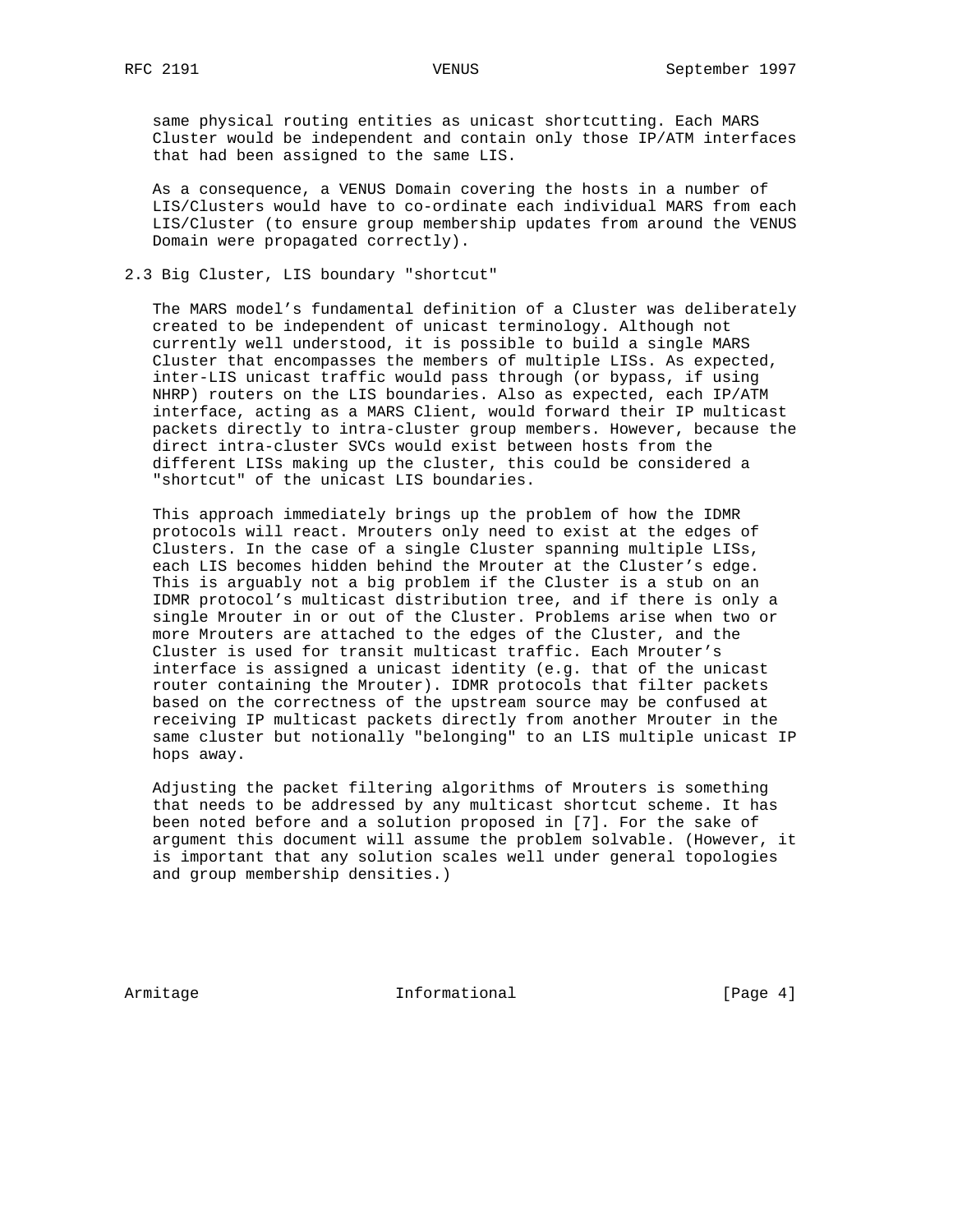A multi-LIS MARS Cluster can be considered a simple VENUS Domain. Since it is a single Cluster it can be scaled using the distributed MARS solutions currently being developed within the IETF [5,6].

3. So what must VENUS look like?

 A number of functions that occur in the MARS model are fundamental to the problem of managing root controlled, pt-mpt SVCs. The initial setup of the forwarding SVC by any one MARS Client requires a query/response exchange with the Client's local MARS, establishing who the current group members are (i.e. what leaf nodes should be on the SVC). Following SVC establishment comes the management phase - MARS Clients need to be kept informed of group membership changes within the scopes of their SVCs, so that leaf nodes may be added or dropped as appropriate.

 For intra-cluster multicasting the current MARS approach is our solution for these two phases.

 For the rest of this document we will focus on what VENUS would look like when a VENUS Domain spans multiple MARS Clusters. Under such circumstances VENUS is a mechanism co-ordinating the MARS entities of each participating cluster. Each MARS is kept up to date with sufficient domain-wide information to support both phases of client operation (SVC establishment and SVC management) when the SVC's endpoints are outside the immediate scope of a client's local MARS. Inside a VENUS Domain a MARS Client is supplied information on group members from all participating clusters.

 The following subsections look at the problems associated with both of these phases independently. To a first approximation the problems identified are independent of the possible inter-MARS mechanisms. The reader may assume the MARS in any cluster has some undefined mechanism for communicating with the MARSs of clusters immediately adjacent to its own cluster (i.e. connected by a single Mrouter hop).

3.1 SVC establishment - answering a MARS\_REQUEST.

 The SVC establishment phase contains a number of inter-related problems.

 First, the target of a MARS\_REQUEST (an IP multicast group) is an abstract entity. Let us assume that VENUS does not require every MARS to know the entire list of group members across the participating clusters. In this case each time a MARS\_REQUEST is received by a MARS from a local client, the MARS must construct a sequence of MARS\_MULTIs based on locally held information (on intra-cluster members) and remotely solicited information.

Armitage Informational [Page 5]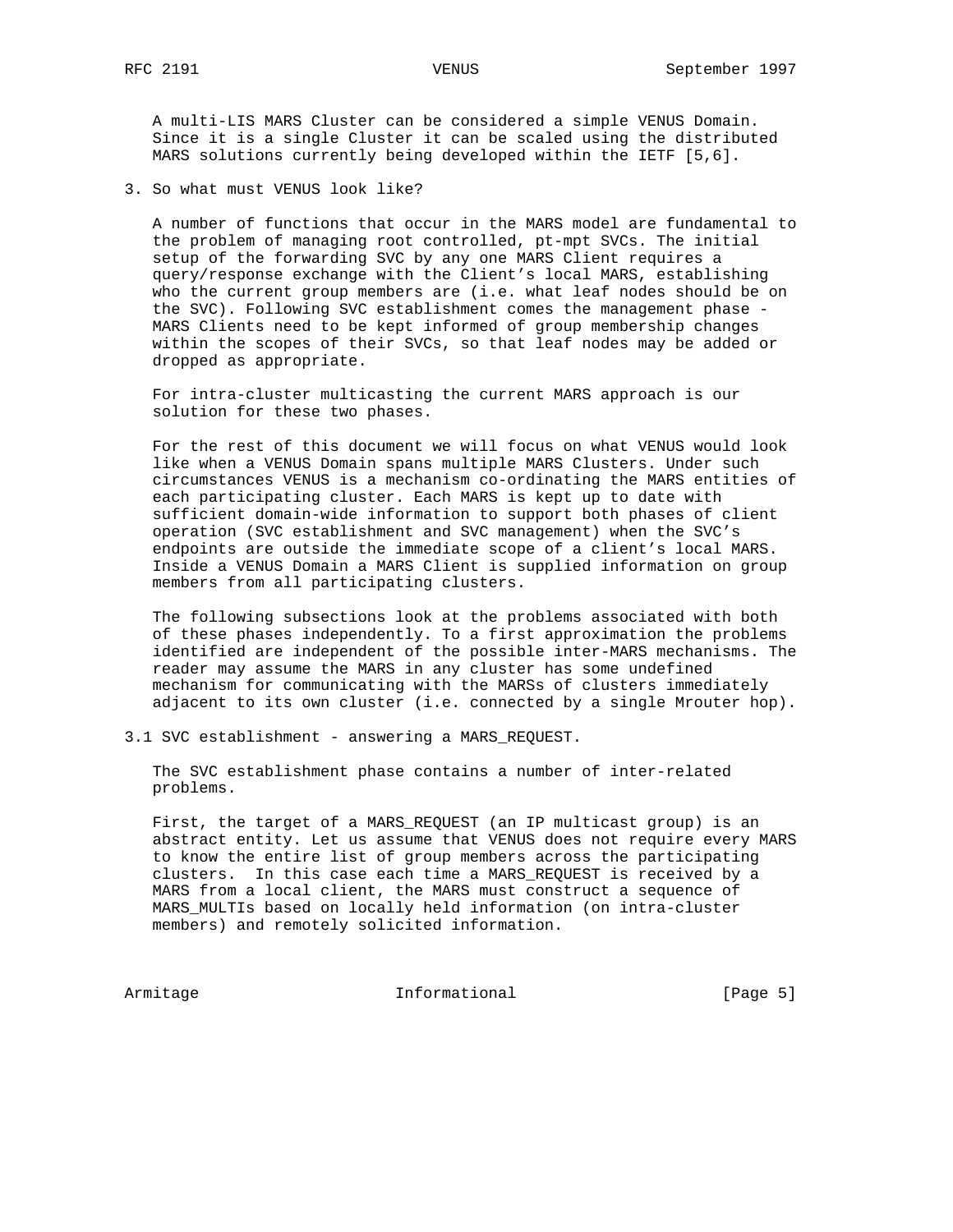So how does it solicit this information? Unlike the unicast situation, there is no definite, single direction to route a MARS\_REQUEST across the participating clusters. The only "right" approach is to send the MARS\_REQUEST to all clusters, since group members may exist anywhere and everywhere. Let us allow one obvious optimization - the MARS\_REQUEST is propagated along the IP multicast forwarding tree that has been established for the target group by whatever IDMR protocol is running at the time.

 As noted in [4] there are various reasons why a Cluster's scope be kept limited. Some of these (MARS Client or ATM NIC limitations) imply that the VENUS discovery process not return more group members in the MARS MULTIs that the requesting MARS Client can handle. This provides VENUS with an interesting problem of propagating out the original MARS\_REQUEST, but curtailing the MARS\_REQUESTs propagation when a sufficient number of group members have been identified. Viewed from a different perspective, this means that the scope of shortcut achievable by any given MARS Client may depend greatly on the shape of the IP forwarding tree away from its location (and the density of group members within clusters along the tree) at the time the request was issued.

 How might we limit the number of group members returned to a given MARS Client? Adding a limit TLV to the MARS\_REQUEST itself is trivial. At first glance it might appear that when the limit is being reached we could summarize the next cluster along the tree by the ATM address of the Mrouter into that cluster. The nett effect would be that the MARS Client establishes a shortcut to many hosts that are inside closer clusters, and passes its traffic to more distant clusters through the distant Mrouter. However, this approach only works passably well for a very simplistic multicast topology (e.g. a linear concatenation of clusters).

 In a more general topology the IP multicast forwarding tree away from the requesting MARS Client will branch a number of times, requiring the MARS\_REQUEST to be replicated along each branch. Ensuring that the total number of returned group members does not exceed the client's limit becomes rather more difficult to do efficiently. (VENUS could simply halve the limit value each time it split a MARS\_REQUEST, but this might cause group member discovery on one branch to end prematurely while all the group members along another branch are discovered without reaching the subdivided limit.)

 Now consider this decision making process scattered across all the clients in all participating clusters. Clients may have different limits on how many group members they can handle - leading to situations where different sources can shortcut to different (sub)sets of the group members scattered across the participating

Armitage Informational [Page 6]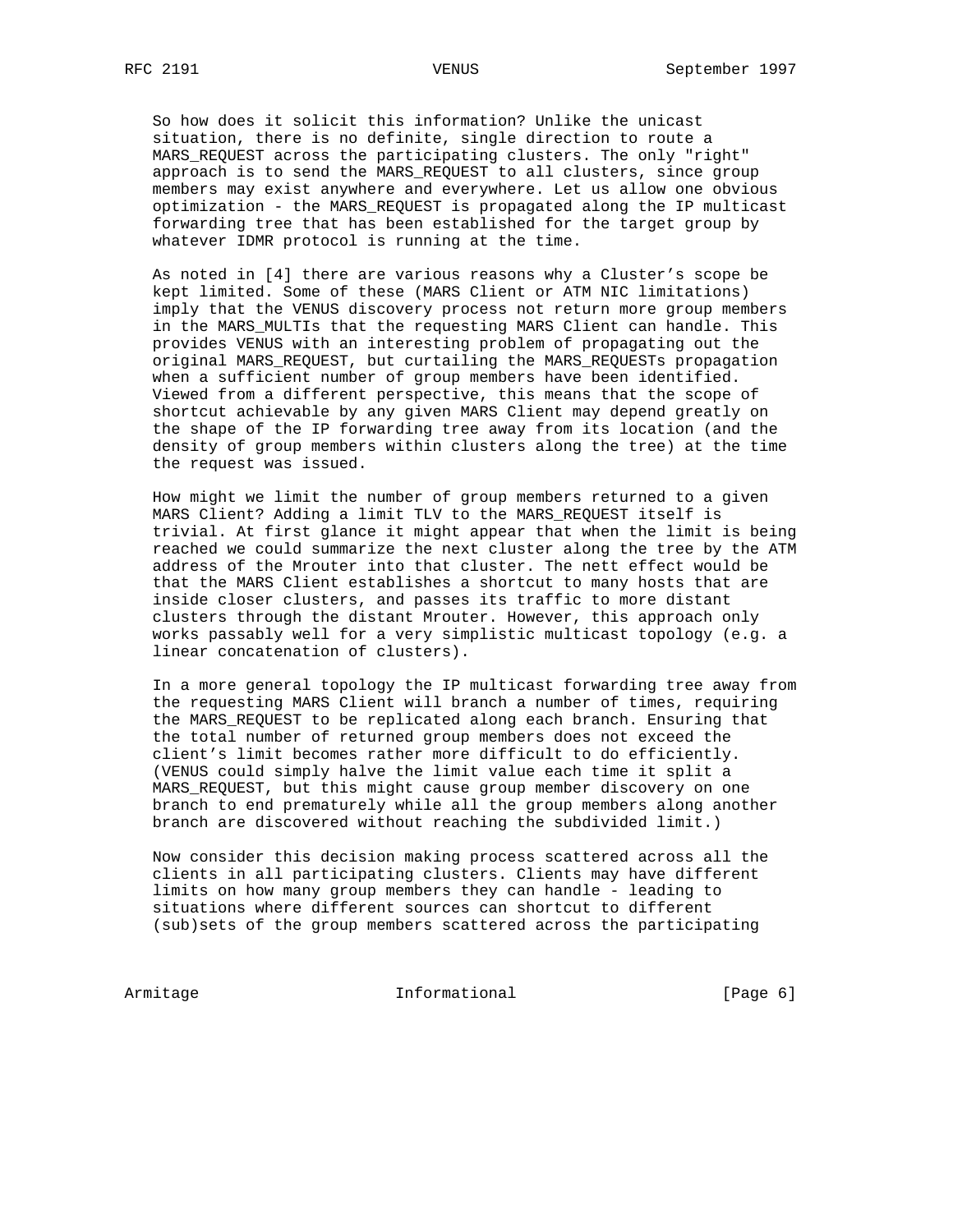clusters (because the IP multicast forwarding trees from senders in different clusters may result in different discovery paths being taken by their MARS\_REQUESTs.)

 Finally, when the MARS\_REQUEST passes a cluster where the target group is MCS supported, VENUS must ensure the ATM address of the MCS is collected rather than the addresses of the actual group members. (To do otherwise would violate the remote cluster's intra-cluster decision to use an MCS. The shortcut in this case must be content to directly reach the remote cluster's MCS.)

 (A solution to part of this problem would be to ensure that a VENUS Domain never has more MARS Clients throughout than the clients are capable of adding as leaf nodes. This may or may not appeal to people's desire for generality of a VENUS solution. It also would appear to beg the question of why the problem of multiple-LIS multicasting isn't solved simply by creating a single big MARS Cluster.)

3.2 SVC management - tracking group membership changes.

 Once a client's pt-mpt SVC is established, it must be kept up to date. The consequence of this is simple, and potentially devastating: The MARS\_JOINs and MARS\_LEAVEs from every MARS Client in every participating cluster must be propagated to every possible sender in every participating cluster (this applies to groups that are VC Mesh supported - groups that are MCS supported in some or all participating clusters introduce complications described below). Unfortunately, the consequential signaling load (as all the participating MARSs start broadcasting their MARS\_JOIN/LEAVE activity) is not localized to clusters containing MARS Clients who have established shortcut SVCs. Since the IP multicast model is Any to Multipoint, and you can never know where there may be source MARS Clients, the JOINs and LEAVEs must be propagated everywhere, always, just in case. (This is simply a larger scale version of sending JOINs and LEAVEs to every cluster member over ClusterControlVC, and for exactly the same reason.)

 The use of MCSs in some clusters instead of VC Meshes significantly complicates the situation, as does the initial scoping of a client's shortcut during the SVC establishment phase (described in the preceding section).

 In Clusters where MCSs are supporting certain groups, MARS\_JOINs or MARS\_LEAVEs are only propagated to MARS Clients when an MCS comes or goes. However, it is not clear how to effectively accommodate the current MARS\_MIGRATE functionality (that allows a previously VC Mesh based group to be shifted to an MCS within the scope of a single

Armitage Informational [Page 7]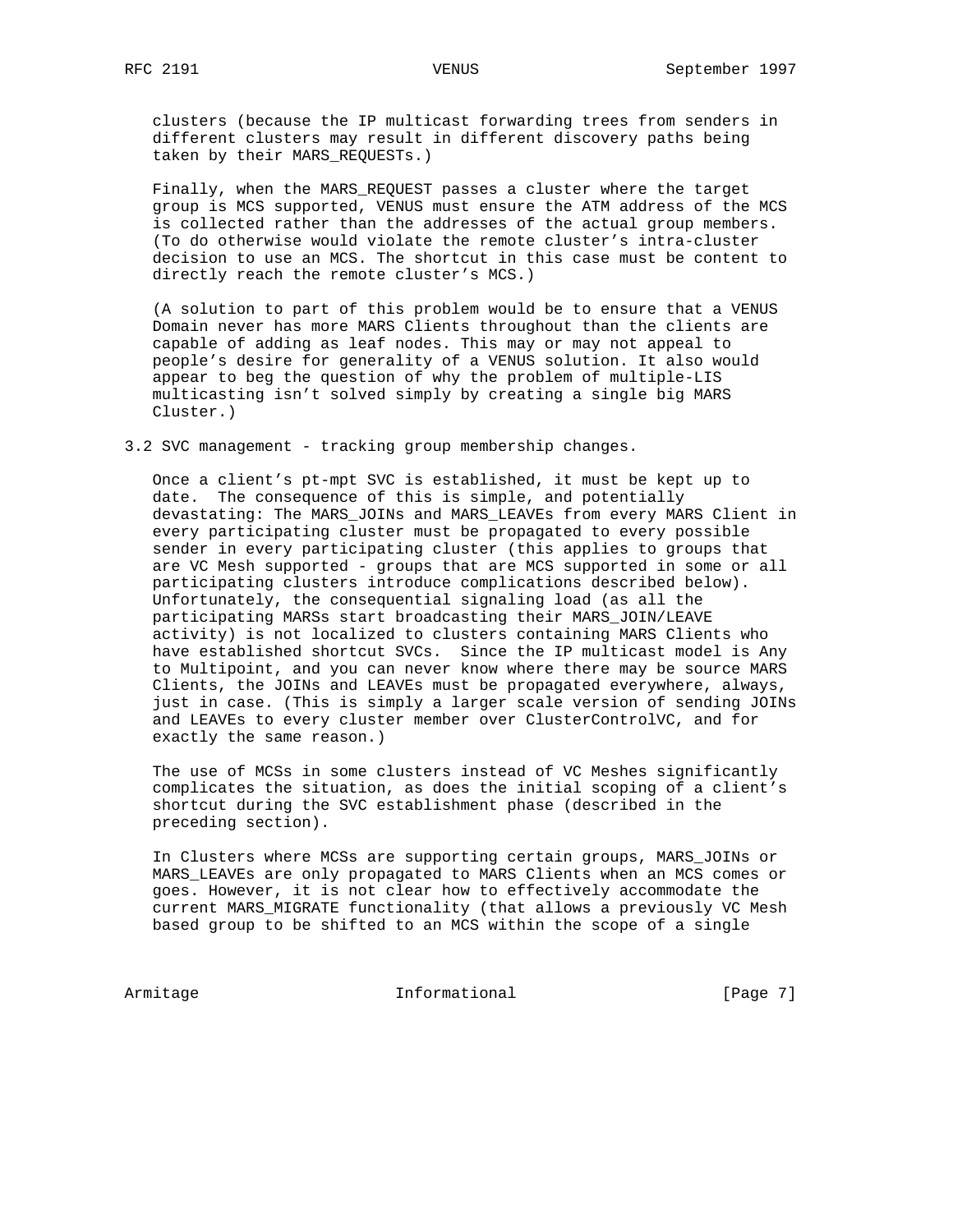cluster). If an MCS starts up within a single Cluster, it is possible to shift all the intra-cluster senders to the MCS using MARS\_MIGRATE as currently described in the MARS model. However, MARS Clients in remote clusters that have shortcut SVCs into the local cluster also need some signal to shift (otherwise they will continue to send their packets directly to the group members in the local cluster).

 This is a non-trivial requirement, since we only want to force the remote MARS Clients to drop some of their leaf nodes (the ones to clients within the Cluster that now has an MCS), add the new MCS as a leaf node, and leave all their other leaf nodes untouched (the cut through connections to other clusters). Simply broadcasting the MARS\_MIGRATE around all participating clusters would certainly not work. VENUS needs a new control message with semantics of "replaced leaf nodes  $\{x, y, z\}$  with leaf node  $\{a\}$ , and leave the rest alone". Such a message is easy to define, but harder to use.

 Another issue for SVC management is that the scope over which a MARS Client needs to receive JOINs and LEAVEs needs to respect the Client's limited capacity for handling leaf nodes on its SVC. If the MARS Client initially issued a MARS\_REQUEST and indicated it could handle 1000 leaf nodes, it is not clear how to ensure that subsequent joins of new members wont exceed that limit. Furthermore, if the SVC establishment phase decided that the SVC would stop at a particular Mrouter (due to leaf node limits being reached), the Client probably should not be receiving direct MARS\_JOIN or MARS\_LEAVE messages pertaining to activity in the cluster "behind" this Mrouter. (To do otherwise could lead to multiple copies of the source client's packets reaching group members inside the remote cluster - one version through the Mrouter, and another on the direct SVC connection that the source client would establish after receiving a subsequent, global MARS\_JOIN regarding a host inside the remote cluster.)

 Another scenario involves the density of group members along the IDMR multicast tree increasing with time after the initial MARS\_REQUEST is answered. Subsequent JOINs from Cluster members may dictate that a "closer" Mrouter be used to aggregate the source's outbound traffic (so as not to exceed the source's leaf node limitations). How to dynamically shift between terminating on hosts within a Cluster, and terminating on a cluster's edge Mrouter, is an open question.

 To complicate matters further, this scoping of the VENUS domain-wide propagation of MARS\_JOINs and MARS\_LEAVEs needs to be on a per source- cluster basis, at least. If MARS Clients within the same cluster have different leaf node limits, the problem worsens. Under such circumstances, one client may have been able to establish a shortcut SVC directly into a remote cluster while a second client in the same source cluster - may have been forced to terminate its

Armitage Informational [Page 8]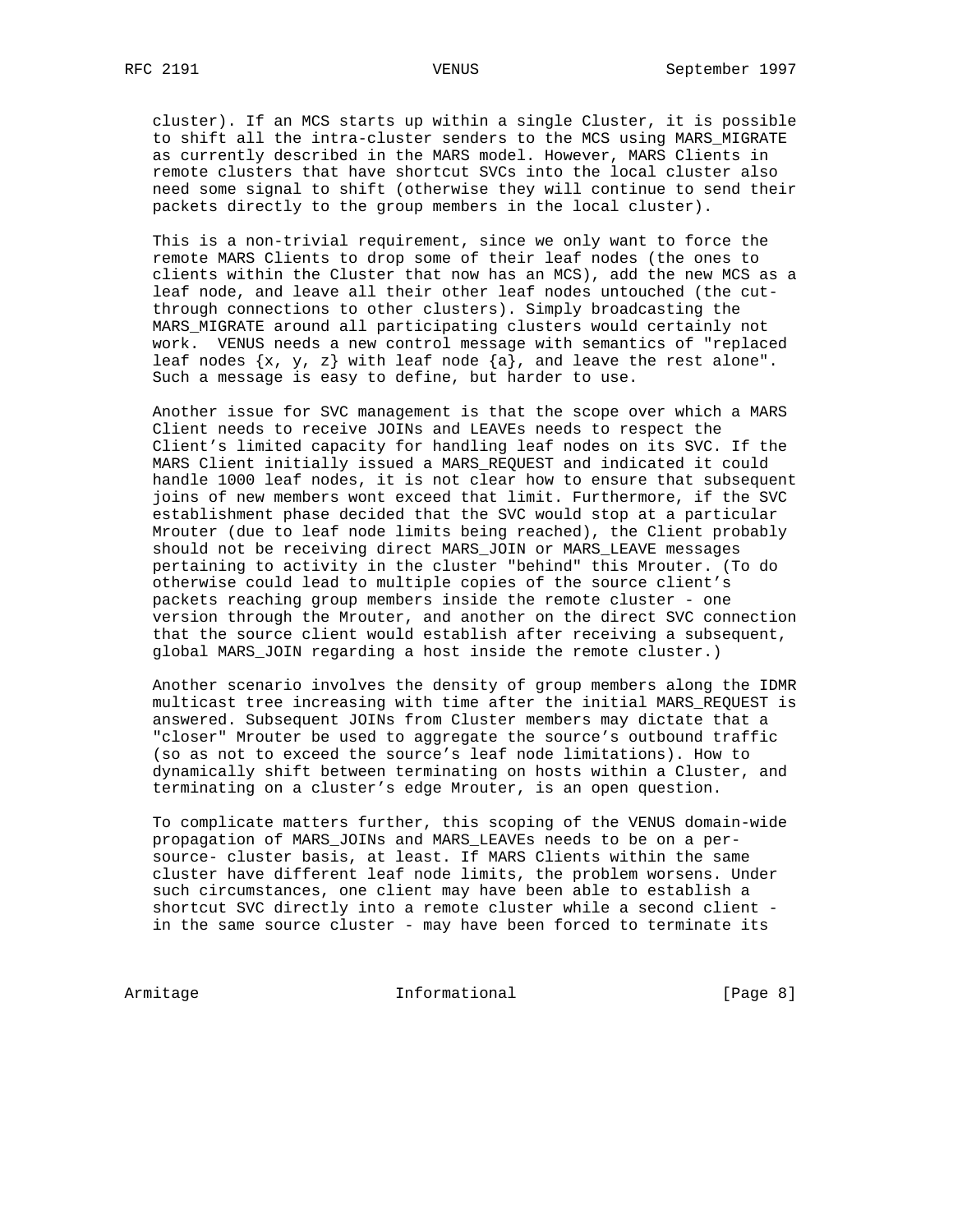shortcut on the remote cluster's Mrouter. The first client obviously needs to know about group membership changes in the remote cluster, whilst the second client does not. Propagating these JOIN/LEAVE messages on ClusterControlVC in the source cluster will not work the MARS for the source cluster will need to explicitly send copies of the JOIN/LEAVE messages only to those MARS Clients whose prior SVC establishment phase indicates they need them. Propagation of messages to indicate a VC Mesh to MCS transition within clusters may also need to take account of the leaf node limitations of MARS Clients. The scaling characteristics of this problem are left to the readers imagination.

 It was noted in the previous section that a VENUS domain could be limited to ensure there are never more MARS Clients than any one client's leaf node limit. This would certainly avoid the need to for complicated MARS\_JOIN/LEAVE propagation mechanisms. However, it begs the question of how different the VENUS domain then becomes from a single, large MARS Cluster.

4. What is the value in bypassing Mrouters?

 This is a good question, since the whole aim of developing a shortcut connection mechanism is predicated on the assumption that bypassing IP level entities is always a "win". However, this is arguably not true for multicast.

 The most important observation that should be made about shortcut connection scenarios is that they increase the exposure of any given IP/ATM interface to externally generated SVCs. If there are a potential 1000 senders in a VENUS Domain, then you (as a group member) open yourself up to a potential demand for 1000 instances of your re-assembly engine (and 1000 distinct incoming SVCs, when you get added as a leaf node to each sender's pt-mpt SVC, which your local switch port must be able to support).

 It should be no surprise that the ATM level scaling limits applicable to a single MARS Cluster [4] will also apply to a VENUS Domain. Again we're up against the question of why you'd bypass an Mrouter. As noted in [4] Mrouters perform a useful function of data path aggregation - 100 senders in one cluster become 1 pt-mpt SVC out of the Mrouter into the next cluster along the tree. They also hide MARS signaling activity - individual group membership changes in one cluster are hidden from IP/ATM interfaces in surrounding clusters. The loss of these benefits must be factored into any network designed to utilize multicast shortcut connections.

Armitage 1.1 Informational 1.1 [Page 9]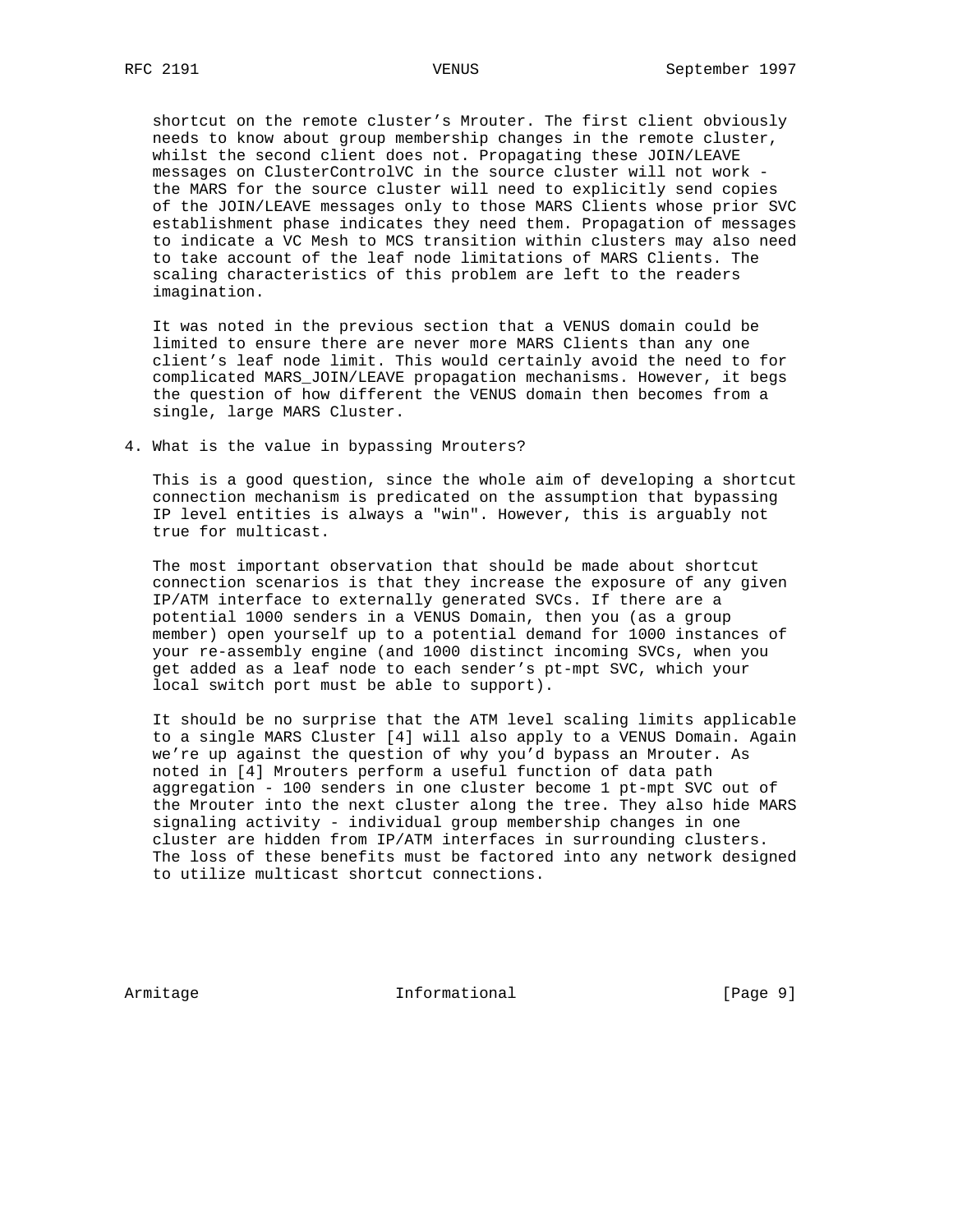(For the sake of completeness, it must be noted that extremely poor mismatches of IP and ATM topologies may make Mrouter bypass attractive if it improves the use of the underlying ATM cloud. There may also be benefits in removing the additional re assembly/segmentation latencies of having packets pass through an Mrouter. However, a VENUS Domain ascertained to be small enough to avoid the scaling limits in [4] might just as well be constructed as a single large MARS Cluster. A large cluster also avoids a topological mismatch between IP Mrouters and ATM switches.)

5. Relationship to Distributed MARS protocols.

 The ION working group is looking closely at the development of distributed MARS architectures. An outline of some issues is provided in [5,6]. As noted earlier in this document the problem space looks very similar that faced by our hypothetical VENUS Domain. For example, in the load-sharing distributed MARS model:

- The Cluster is partitioned into sub-clusters.

 - Each Active MARS is assigned a particular sub-cluster, and uses its own sub-ClusterControlVC to propagate JOIN/LEAVE messages to members of its sub-cluster.

 - The MARS\_REQUEST from any sub-cluster member must return information from all the sub-clusters, so as to ensure that all a group's members across the cluster are identified.

 - Group membership changes in any one sub-cluster must be immediately propagated to all the other sub-clusters.

 There is a clear analogy to be made between a distributed MARS Cluster, and a VENUS Domain made up of multiple single-MARS Clusters. The information that must be shared between sub-clusters in a distributed MARS scenario is similar to the information that must be shared between Clusters in a VENUS Domain.

 The distributed MARS problem is slightly simpler than that faced by VENUS:

 - There are no Mrouters (IDMR nodes) within the scope of the distributed Cluster.

 - In a distributed MARS Cluster an MCS supported group uses the same MCS across all the sub-clusters (unlike the VENUS Domain, where complete generality makes it necessary to cope with mixtures of MCS and VC Mesh based Clusters).

Armitage **Informational** [Page 10]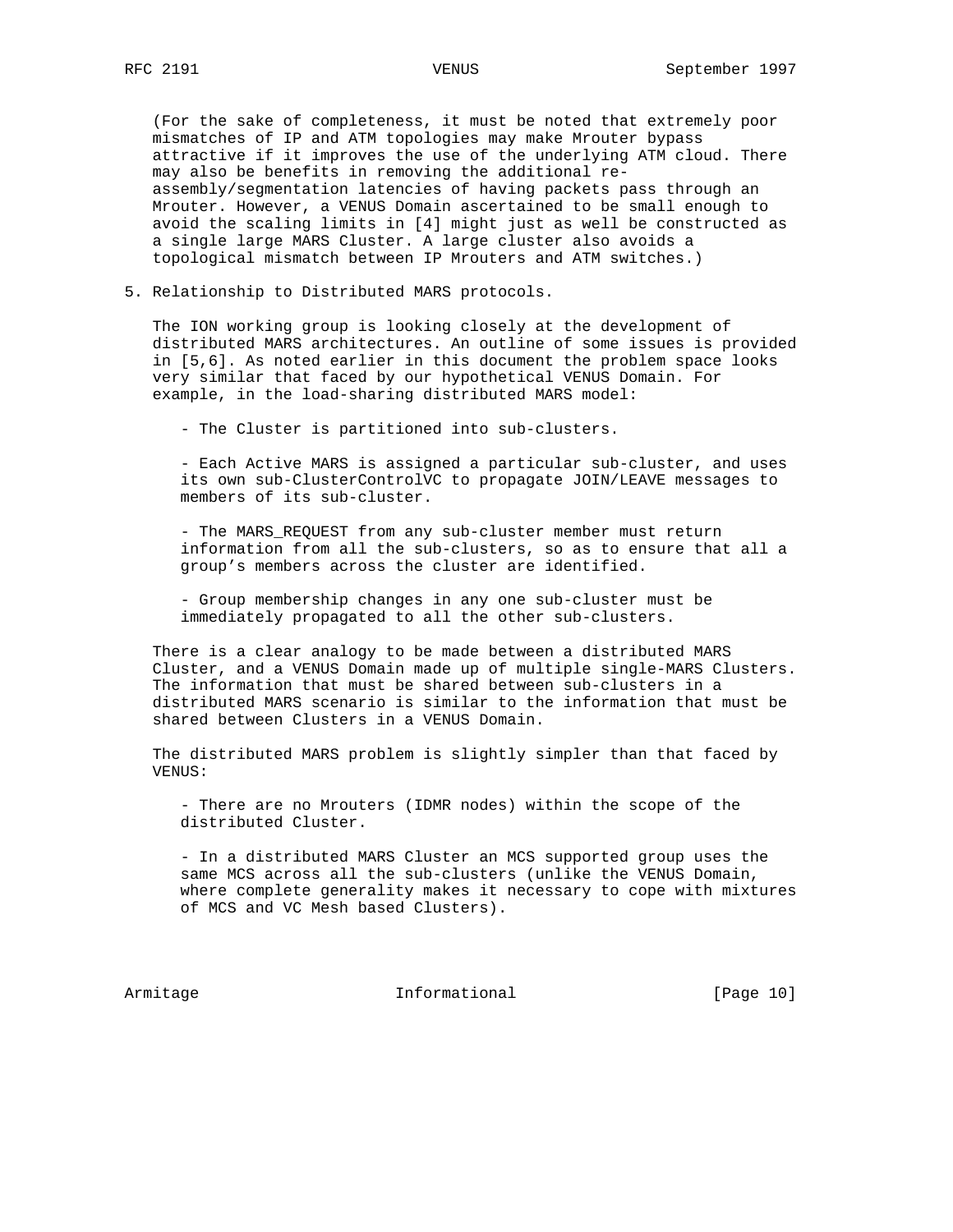#### 6. Conclusion.

 This document has described a hypothetical multicast shortcut connection scheme, dubbed "Very Extensive NonUnicast Service" (VENUS). The two phases of multicast support - SVC establishment, and SVC management - are shown to be essential whether the scope is a Cluster or a wider VENUS Domain. It has been shown that once the potential scope of a pt-mpt SVC at establishment phase has been expanded, the scope of the SVC management mechanism must similarly be expanded. This means timely tracking and propagation of group membership changes across the entire scope of a VENUS Domain.

 It has also been noted that there is little difference in result between a VENUS Domain and a large MARS Cluster. Both suffer from the same fundamental scaling limitations, and both can be arranged to provide shortcut of unicast routing boundaries. However, a completely general multi-cluster VENUS solution ends up being more complex. It needs to deal with bypassed Mrouter boundaries, and dynamically changing group membership densities along multicast distribution trees established by the IDMR protocols in use.

 No solutions have been presented. This document's role is to provide context for future developments.

# Acknowledgment

 This document was prepared while the author was with the Internetworking Research group at Bellcore.

### Security Considerations

 This memo addresses specific scaling issues associated with the extension of the MARS architecture beyond that described in RFC 2022. It is an Informational memo, and does not mandate any additional protocol behaviors beyond those described in RFC 2022. As such, the security implications are no greater or less than the implications inherent in RFC 2022. Should enhancements to security be required, they would need to be added as an extension to the base architecture in RFC 2022.

Armitage 11 Informational [Page 11]